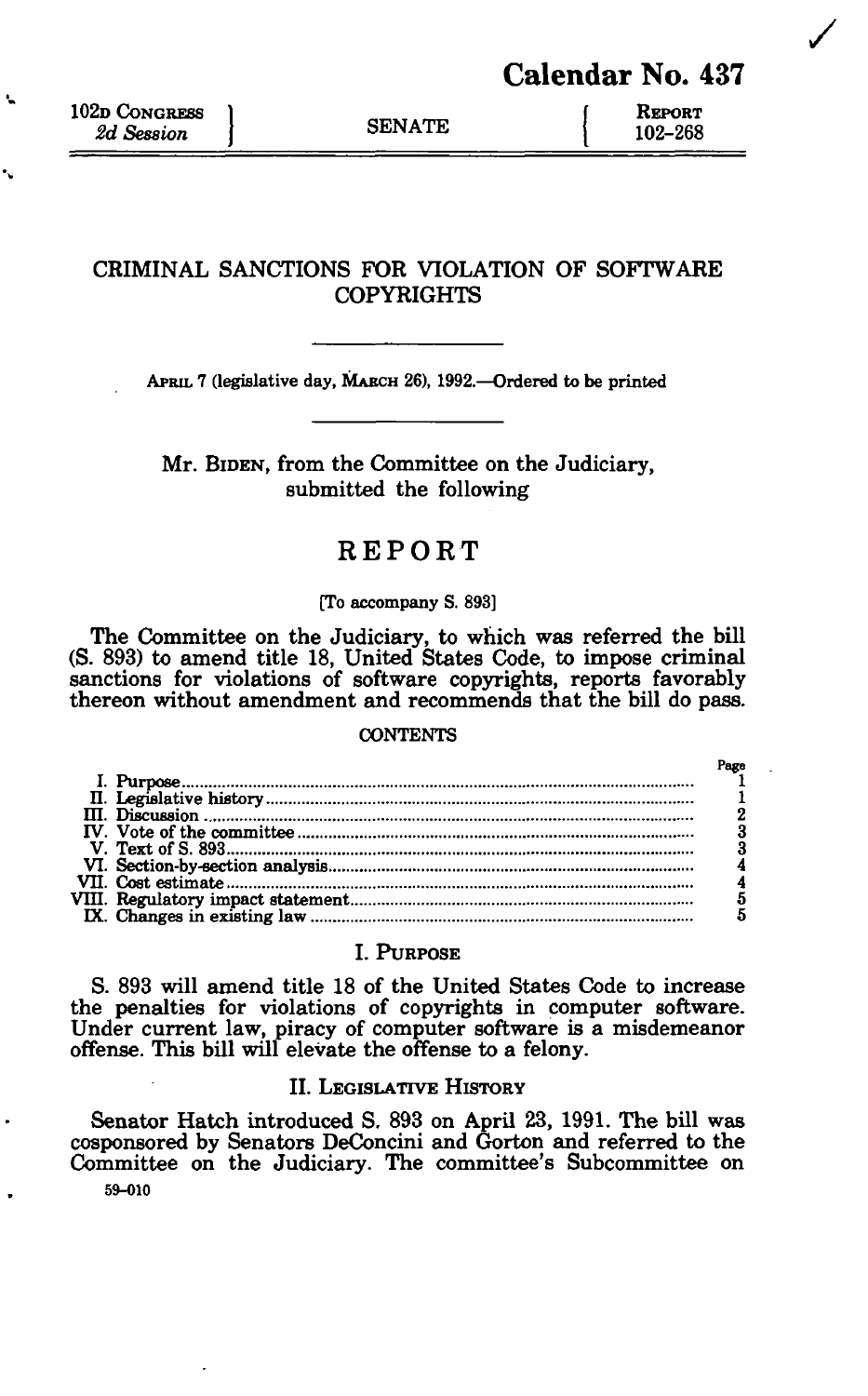Patents, Copyrights and Trademarks, which Senator DeConcini chairs, approved the bill for full committee consideration on July 25, 1991. On August 1, 1991, by unanimous consent, the Judiciary Committee ordered S. 893 favorably reported.

#### III. DISCUSSION

The world market for computer software is currently estimated at \$70 billion per year. The Commerce Department has predicted that this figure could increase to \$1 trillion by the year 2000. U.S. companies now hold a 70-percent share of the world software market, generating about \$50 billion in sales. The Council on Competitiveness found in a survey of 23 critical technologies that software is one of seven technologies in which the United States holds a competitive lead.

In general, the outlook for the U.S. software industry is bright. However, piracy—the unauthorized duplication and sale of computer programs—is a serious threat to that future. Software consists of little more than easily copied computer code. The intangibility of computer code—and the fact that perfect copies of the most sophisticated programs can be made in seconds—makes it an easy target for thieves who desire to duplicate and sell unauthorized copies. Studies indicate that for every authorized copy of a software program in circulation, there is an illegal copy also in circulation. Losses to the personal computer software industry from all illegal copying were estimated to be \$1.6 billion in 1989.

Not only is the software industry seriously damaged by piracy, the public is also victimized. The consumer often is paying for a product that he or she believes is legitimate. However, if in fact the consumer has purchased a pirated copy, he or she is ineligible for the critical support and backup services typically offered by the software publisher.

The only defense against piracy is the copyright law. Effective copyright protection is essential to a healthy computer software industry. The value of computer programs depends entirely on the ability of copyright owners to prevent unauthorized duplication and enforce their rights through the copyright law.

Because acts of software piracy are only misdemeanors, prosecutors are disinclined to prosecute these criminal acts. This is similar to the situation that prevailed for the sound recording and motion picture industries before 1982. In that year, Congress recognized the significant economic damage caused by record and motion picture piracy and provided a sliding scale of criminal penalties for persons involved in the unauthorized reproduction or distribution of multiple copies of sound recordings and motion pictures, authorizing sentences of up to 5 years imprisonment for large-scale piracy (Public Law 97-180). Consequently, the FBI and U.S. Attorney Offices actively investigate and prosecute criminal infringement cases in these industries, providing effective deterrence of piracy. Senate bill 893 corrects the imbalance that exists between treatment of software piracy and the piracy of sound recordings and motion pictures by enhancing criminal sanctions for the willful reproduction or distribution of multiple copies of a computer program.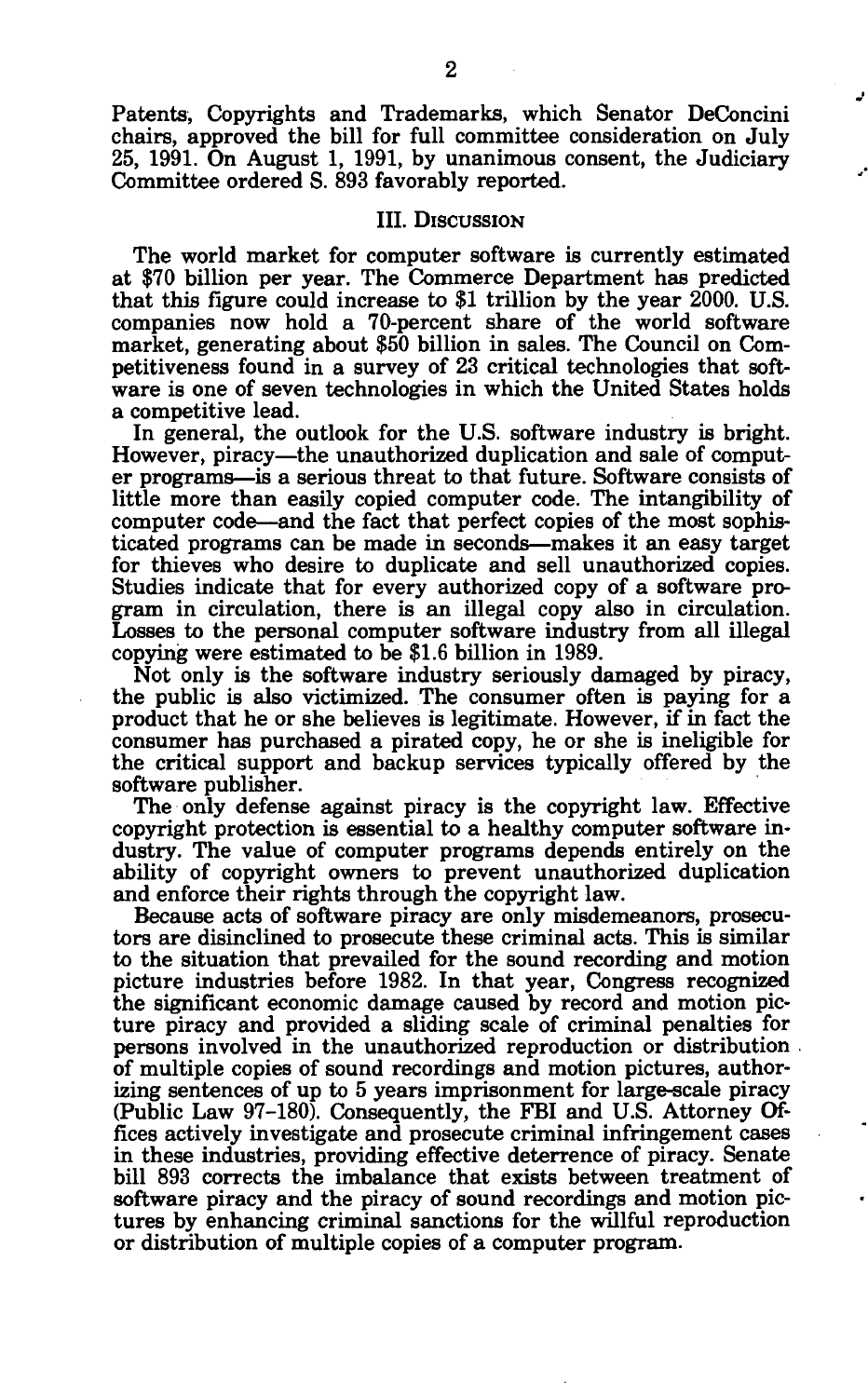Under the language of this bill, a person who reproduces or distributes at least 50 copies of one or more computer programs during any 180-day period is subject to a penalty of up to 5 years imprisonment and a \$250,000 fine. For offenses involving more than 10 but less than 50 copies, the penalty would be up to  $\tilde{2}$  years imprisonment and a \$250,000 fine.

The committee emphasizes that S. 893, like the existing criminal copyright provisions, punishes only willful infringement for purposes of commercial advantage or private gain. *See* 17 U.S.C. 506; 18 U.S.C. 2139. The importance of this is twofold. First, it clarifies that S. 893 is intended to combat commercial piracy by an infringer who makes actual copies of computer programs; it does not encompass situations in which there is a legitimate commercial dispute over whether there was copying. In the latter situation, the infringer does not evince the state of mind necessary to support a criminal prosecution; consequently, only a civil remedy may be sought.

Second, the limitation restricts prosecutions to commercial pirates, those who copy a computer program for commercial advantage or private gain. Persons such as educators who, without authorization, duplicate more than 10 copies of a computer program would not necessarily meet this test if they were making copies for research or student use with no intention of commercial advantage or personal gain. Even though such copying might not meet the test of criminal infringement, it certainly could provide a cause of action for a civil infringement.

The committee believes this legislation is necessary and important to protect our domestic computer software industry. Current law does not have the teeth necessary to provide a deterrent for would-be pirates or to punish those who steal the rights of copyright owners. This bill not only adds the teeth needed, but also is narrowly drawn to limit its application to those who willfully infringe on the rights of others.

#### IV. VOTE OF THE COMMITTEE

On August 1, 1991, with a quorum present, by unanimous consent, the Committee on the Judiciary ordered the bill, S. 893, without amendment, favorably reported.

#### V. TEXT OF S. 893

**[102d Cong., 1st sera.]** 

**A BILL To amend title 18, United States Code, to impose criminal sanctions for violation of software copyright** 

*Be it enacted by the Senate and House of Representatives of the United States of America in Congress assembled,* That (a) section  $2319(b)(1)$  of title 18, United States Code, is amended—

(1) in paragraph (B) by striking "or" after the semicolon;

(2) redesignating paragraph (C) as paragraph (D);

(3) by adding after paragraph (B) the following:

"(C) involves the reproduction or distribution, during any 180-day period, of at least 50 copies infringing the copyright in one or more computer programs (including

۰,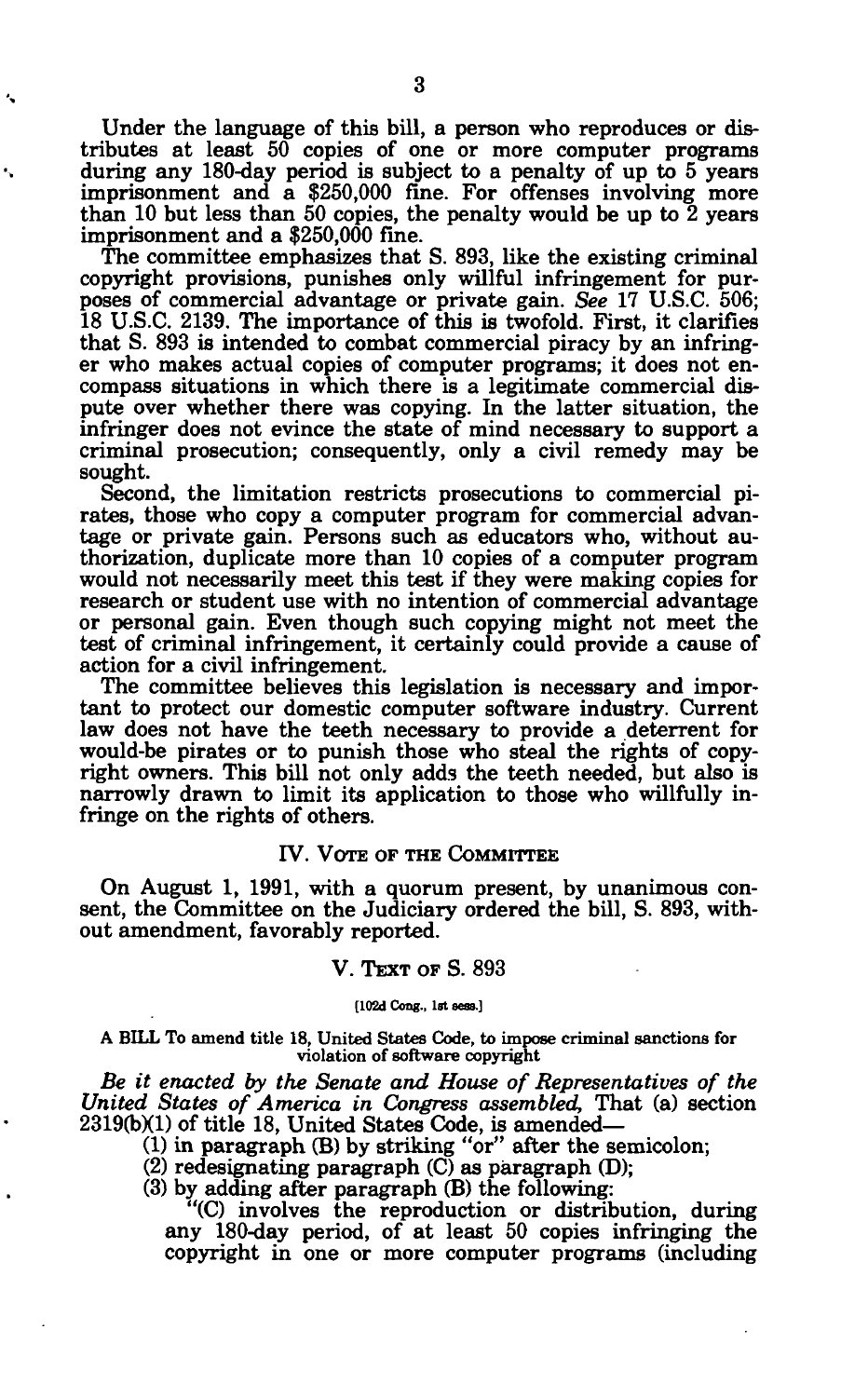any tape, disk, or other medium embodying such programs); or";

(4) in new paragraph (D) by striking "or" after "recording,"; and

(5) in new paragraph (D) by adding ", or a computer program", before the semicolon.

(b) Section 2319(b)(2) of title 18, United States Code, is amended— (1) in paragraph (A) by striking "or" after the semicolon;

(2) in paragraph (B) by striking "and" at the end thereof and inserting "or"; and

(3) by adding after paragraph (B) the following:

"(C) involves the reproduction of distribution, during any 180-day period, of more than 10 but less than 49 copies infringing the copyright in one or more computer programs (including any tape, disk, or other medium embodying such programs); and".

 $(c)$  Section  $\frac{2319(c)}{c}$  of title 18, United States Code, is amended— (1) in paragraph (1) by striking "and" after the semicolon;

(2) in paragraph (2) by striking the period at the end thereof and inserting "; and"; and

(3) by adding at the end thereof the following:

"(3) the term 'computer program' has the same meaning as set forth in section 101 of title 17, United States Code.".

#### VI. SECTION-BY-SECTION

Section (a) amends section 2319(b)(1) of title 18, to penalize, with up to 5 years imprisonment and a \$250,000 fine, the reproduction or distribution of 50 or more copies of a computer program during a 180-day period.

Section (b) amends section 2319(b)(2) of title 18, to penalize, with up to 2 years imprisonment and a \$250,000 fine, the reproduction or distribution of more than 10 but less than 49 copies of a computer program during a 180-day period. For purposes of this section, "less than 49" should be read as "49 or fewer" copies.

Section (c) adopts the definition of computer program in section 101 of title 17.

#### VII. COST ESTIMATE

In accordance with paragraph 11(a), rule XXVI, of the Standing Rules of the Senate, the committee offers the report of the Congressional Budget Office:

> U.S. CONGRESS, CONGRESSIONAL BUDGET OFFICE, *Washington, DC, October 17, 1991.*

Hon. JOSEPH R. BIDEN, Jr.,

*Chairman, Committee on the Judiciary, U.S. Senate, Washington, DC.* 

DEAR MR. CHAIRMAN: The Congressional Budget Office has reviewed S. 893, a bill to amend title 18, United States Code, to impose criminal sanctions for violation of software copyright, as ordered reported by the Senate Committee on the Judiciary on August 1, 1991.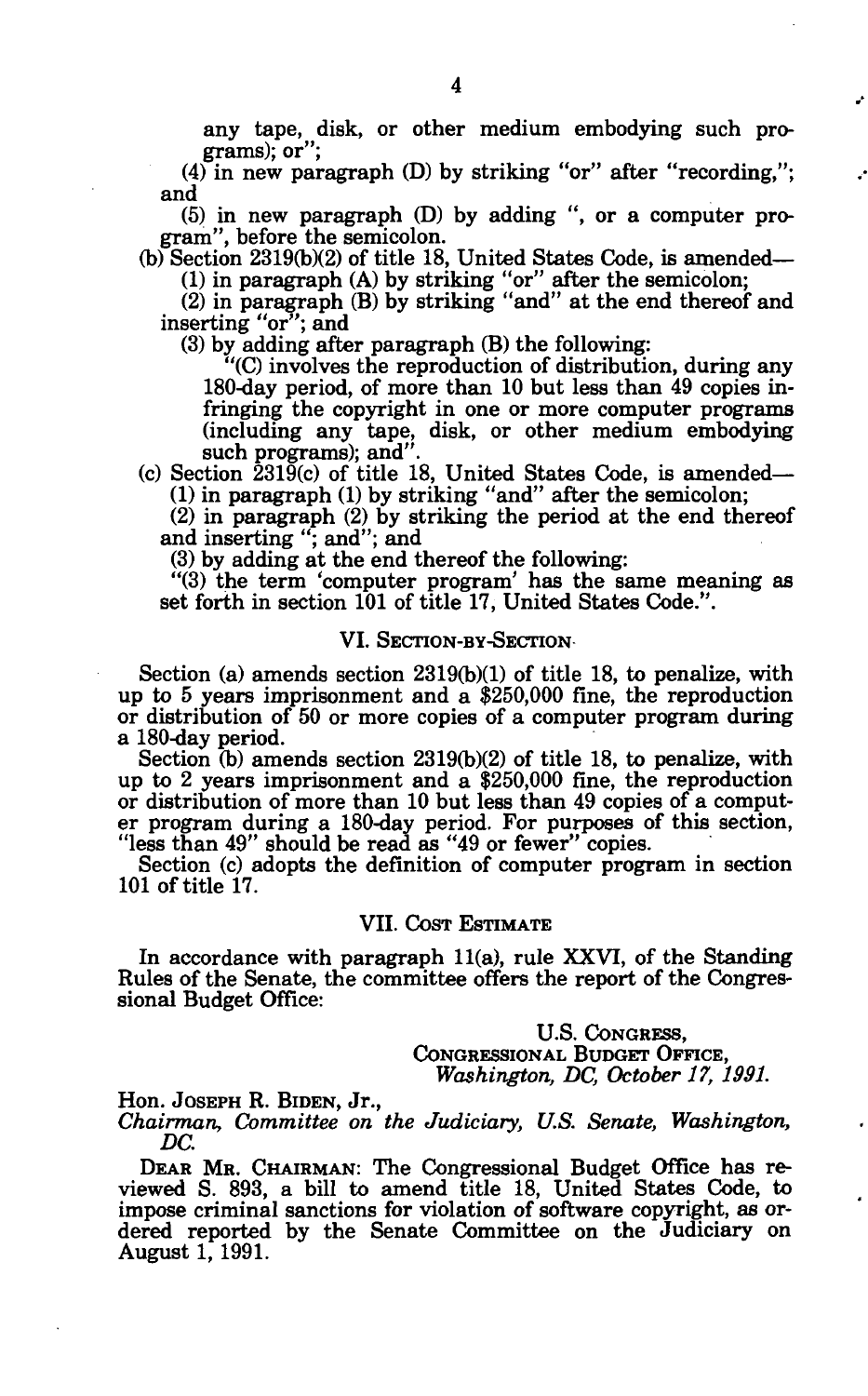Currently, violations of computer software copyrights are misdemeanor offenses; S. 893 would make such violations felony offenses. Enactment of this legislation would increase the maximum penalties for violations, which could result in increased revenues from the collection of penalties. However, CBO has no basis for predicting the amount of any increased receipts. Enactment of S. 893 also could result in additional costs to the Department of Justice for enforcement of the criminal sanctions, but any such costs are not likely to be significant.

The only potential budgetary impact that could affect pay-as-yougo scoring under section 252 of the Balanced Budget and Emergency Deficit Control Act of 1985 would be the possible additional receipts resulting from the increased penalties. However, CBO cannot estimate the amount of any such additional receipts. Therefore, for purposes of pay-as-you-go considerations, CBO estimates that the net effect on receipts of S. 893 in fiscal years 1992 to 1995 would be zero.

No costs would be incurred by state or local governments as a result of enactment of this bill.

If you wish further details on this estimate, we will be pleased to provide them. The CBO staff contacts are Mitchell Rosenfeld, who can be reached at 226-2860, and John Stell, who can be reached at 226-2720.

Sincerely,

 $\ddot{\phantom{0}}$ 

ROBERT D. REISCHAUER, *Director.* 

## VIII. REGULATORY IMPACT STATEMENT

In accordance with paragraph 11(b), rule XXVI of the Standing Rules of the Senate, the committee, after due consideration, concludes that the act will not have a direct regulatory impact.

IX. CHANGES IN EXISTING LAW

In accordance with paragraph 12 of rule XXVI of the Standing Rules of the Senate, changes in existing law made by S. 893, as reported, are shown as follows (existing law proposed to be omitted is enclosed in black brackets; new material is printed in italic; existing law in which no change is proposed is shown in roman):

# **TITLE 18—CRIMES AND CRIMINAL PROCEDURE**

## CHAPTER 113—STOLEN PROPERTY

### § 2319. Criminal infringement of a copyright

(a) Whoever violates section 506(a) (relating to criminal offenses) of title 17 shall be punished as provided in subsection (b) of this section and such penalties shall be in addition to any other provisions of title 17 or any other law.

(b) Any person who commits an offense under subsection (a) of this section—